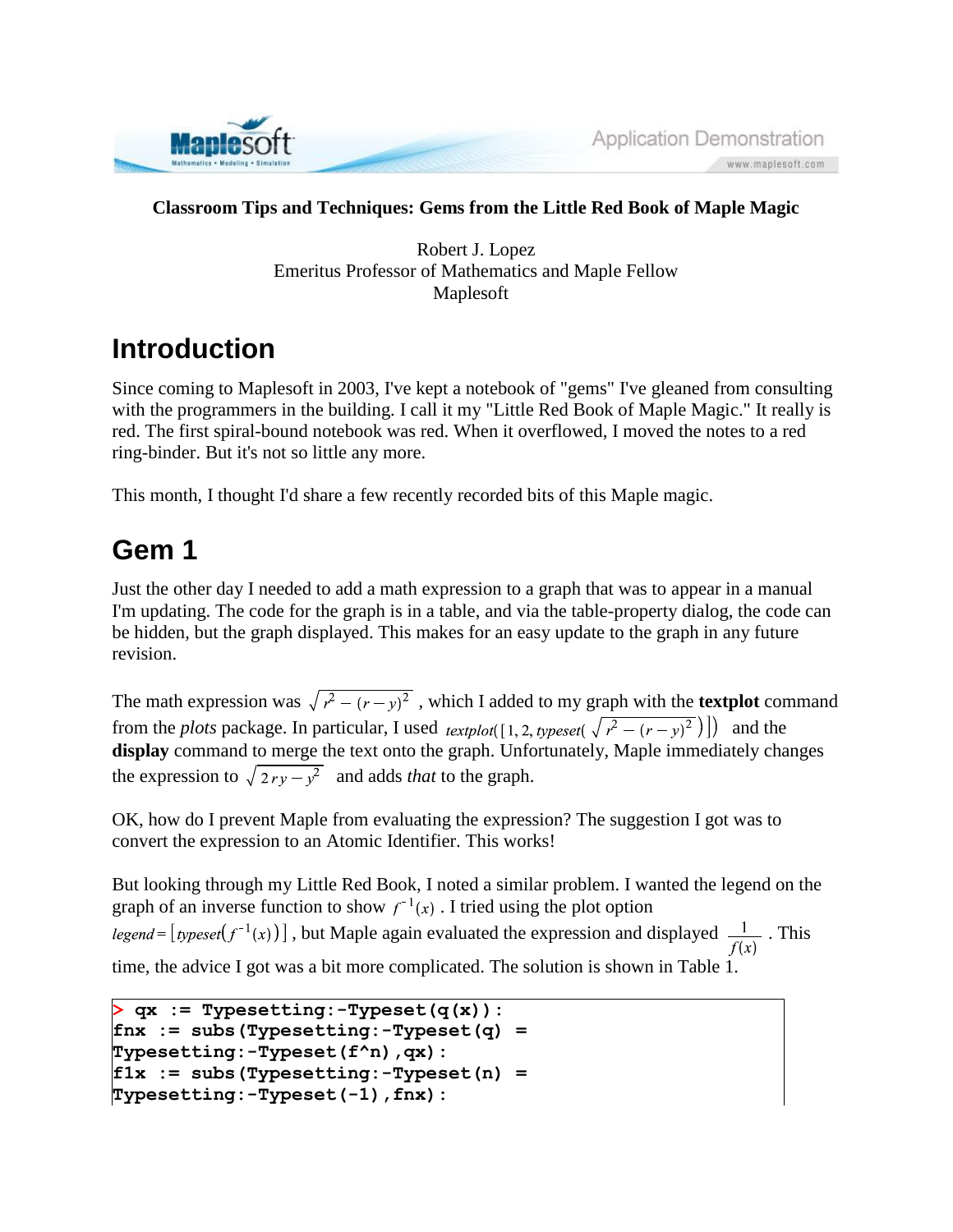

## **Gem 2**

From my earliest days of using Maple in the calculus classroom, I've always wanted Maple to return the derivatives of tangent, cotangent, hyperbolic tangent, and hyperbolic cotangent in the form that my students' textbooks were using. The Maple and textbook forms of these derivatives are listed in Table 2.

| <b>Maple</b>                                                            | <b>Typical Calculus Text</b>                   |
|-------------------------------------------------------------------------|------------------------------------------------|
| differentiate w.r.t. x<br>$1 + \tan(x)^2$<br>tan(x)                     | $\frac{d}{dx}$ tan(x) = sec <sup>2</sup> (x)   |
| $\cot(x) \xrightarrow{\text{differentiate w.r.t. x}} -1 - \cot(x)^2$    | $\frac{d}{dx} \cot(x) = -\csc^2(x)$            |
| $\tanh(x)$ differentiate w.r.t. $x \rightarrow 1 - \tanh(x)^2$          | $\frac{d}{dx}$ tanh(x) = sech <sup>2</sup> (x) |
| coth(x) $\frac{\text{differentiate w.r.t. x}}{1 - \coth(x)^2}$          | $\frac{d}{dx} \coth(x) = -\text{csch}^2(x)$    |
| <b>Table 2</b> Certain derivatives in Maple and standard calculus texts |                                                |

The reasoning behind Maple's choice of expressions for these derivatives is that they are "simpler;" that is, each rule involves just a single function, not two, as on the right in Table 2. When this was first "explained" to me years ago, I was also told that the rules could easily be modified. Well, just recently, someone showed me how to re-program Maple to do this. See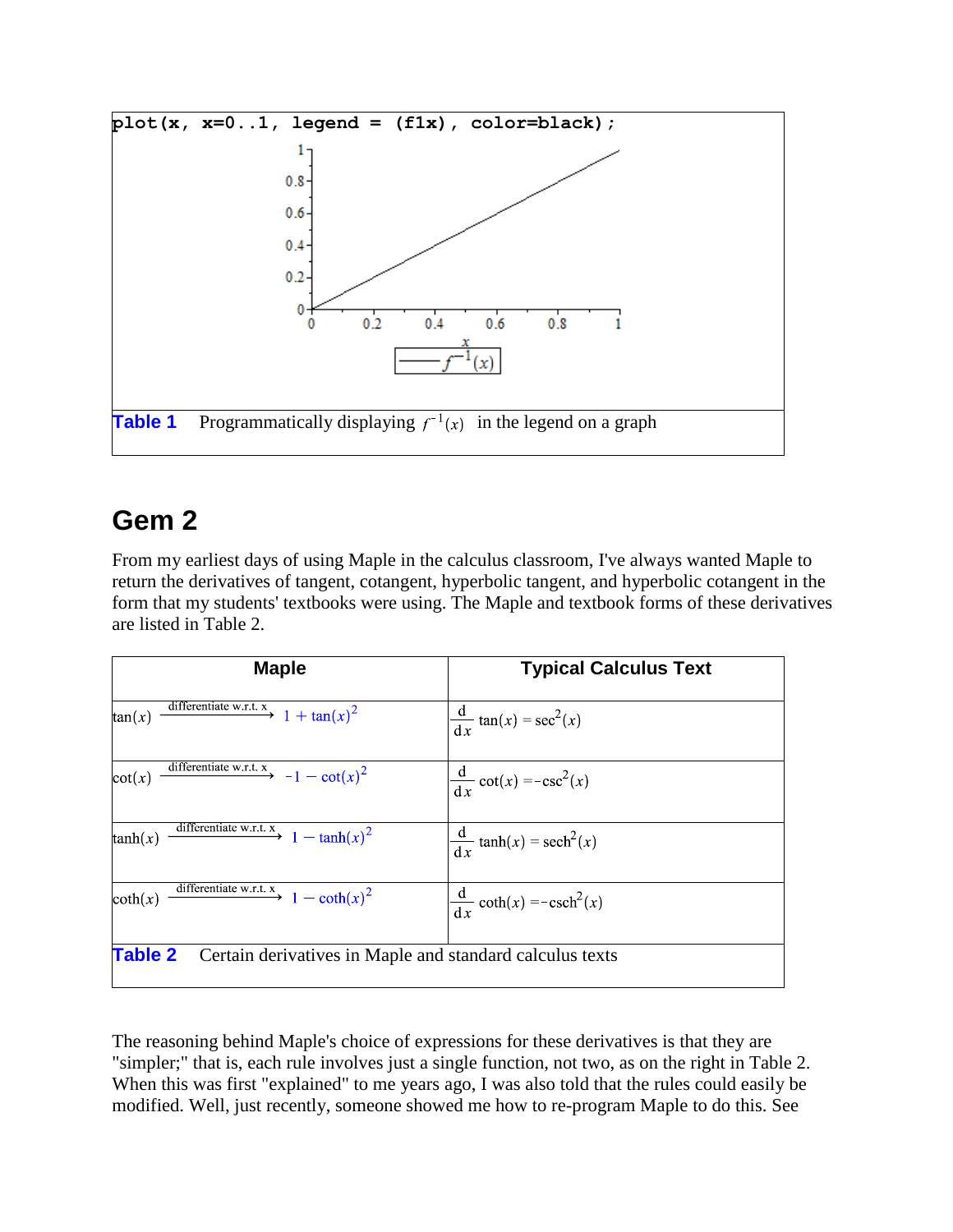Table 3. (The **restart** is in deference to any remember-table issues.)

```
> restart;
unprotect(`diff/tan`):
unprotect(`diff(cot`):
unprotect(`diff(tanh`):
unprotect(`diff(coth`):
`diff/tan` := proc(a,x) sec(a)^2*diff(a,x);end:
diff/cot := proc(a,x) -csc(a)^2xdiff(a,x);end:
diff/tanh := proc(a,x) sech(a)^2*diff(a,x);end:
diff/coth := proc(a,x) -csch(a)^2*diff(a,x);end:
Table 3 Code to modify the differentiation rules for tangent, cotangent, and their
```
hyperbolic counterparts

Table 4 shows that the code in Table 3 really does change the differentiation rules for tangent, cotangent, and their hyperbolic counterparts.

| differentiate w.r.t. x<br>$sec(x)^2$<br>tan(x)                                               |
|----------------------------------------------------------------------------------------------|
| differentiate w.r.t. x<br>$-\csc(x)^2$<br>cot(x)                                             |
| differentiate w.r.t. x<br>$sech(x)^2$<br>tanh(x)                                             |
| differentiate w.r.t. x<br>$-\text{csch}(x)^2$<br>$\coth(x)$                                  |
| <b>Table 4</b><br>Verification that the code in Table 3 changes the differentiation rules in |
| Maple                                                                                        |

#### **Gem 3**

Not so long ago I was asked by a user how one could mark points "parametrically." By this, the user meant how can the points  $(x(t_k), y(t_k))$  on a parametric curve be marked for specified  $t_k$ . This needed no help from a programmer - the desired functionality is built into the **PlotPositionVector** command in the *VectorCalculus* packages. Figure 1 shows a simple example of the usage. A curve is defined parametrically with the **PositionVector** command, and graphed with the **PlotPositionVector** command.

```
R := VectorCalculus:-PositionVector(\left[ \int_{t}^{2} -2t, t+1 \right], cartesian[x,
    \nu]):
VectorCalculus:-PlotPositionVector(R, 0..5, points = [1, 2, 3, 4, 5])
```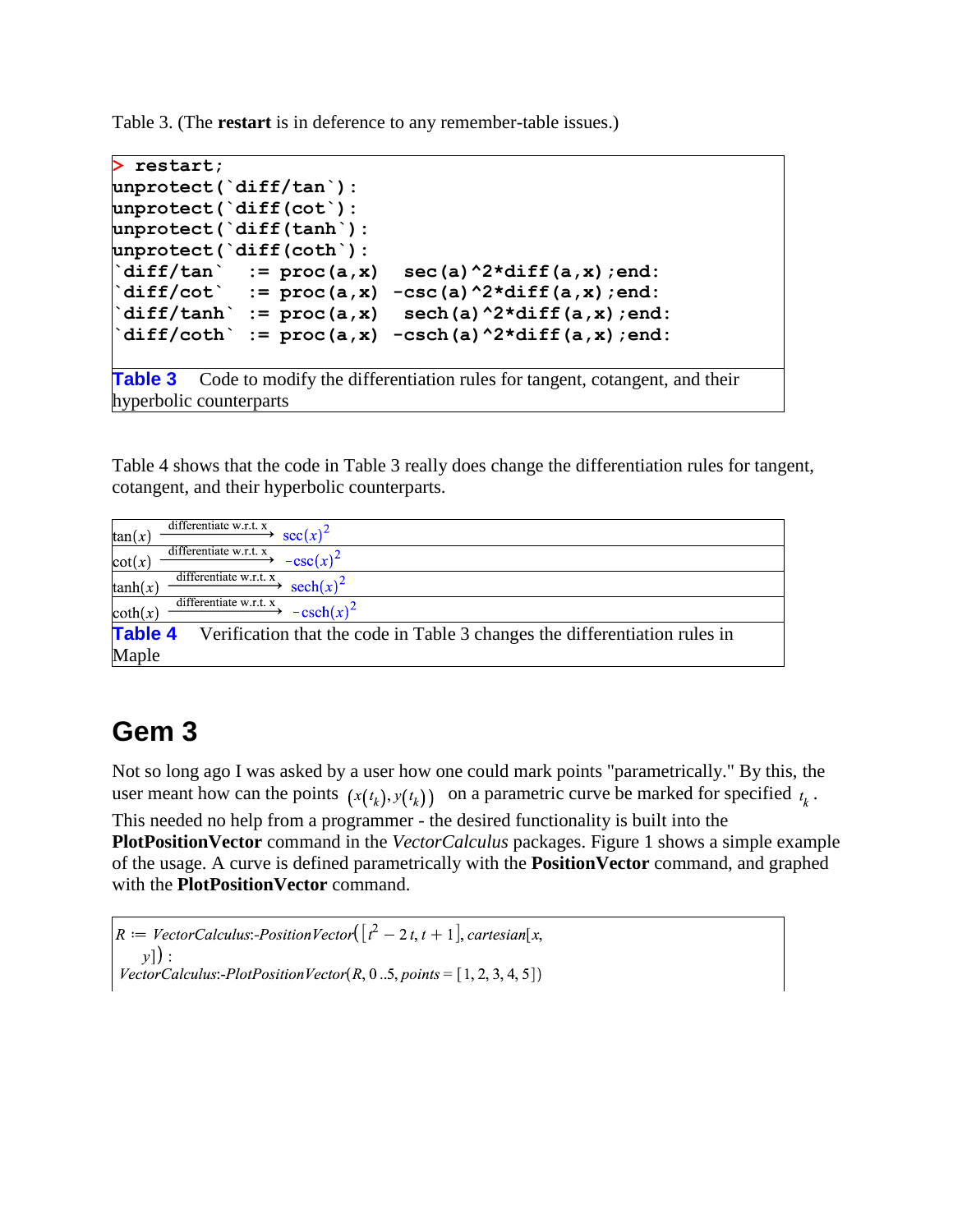

The alternative is tedious, since the location of the parametrically defined points must be computed, the points defined and graphed separately, and then added to a graph of the curve.

#### **Gem 4**

A user recently asked how the graph of  $z = f(x, y) \equiv 1 + \sqrt{4 - x^2 - y^2}$  in Figure 2 could be improved, since the range of f is  $1 \le z \le 3$ , but the graph doesn't touch the plane  $z = 1$ . Even with the option grid=[100,100], the graph still isn't satisfactory.

 $plot3d(1 + \sqrt{4-x^2-y^2}, x=-2..2, y=-2..2, axes=box, scaling)$ = constrained, orientation =  $[45, 80, 0]$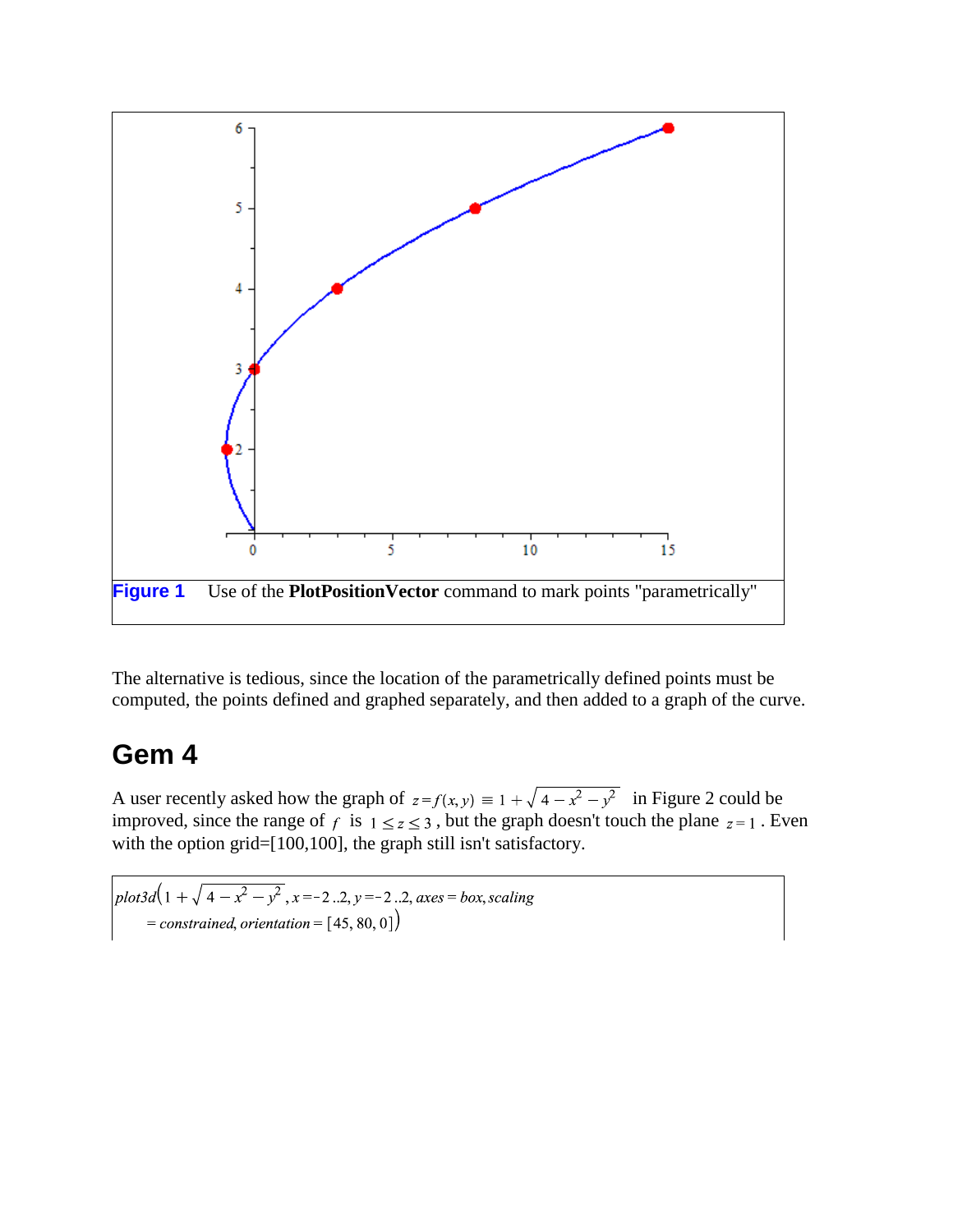

Our in-house graphics expert made two suggestions, the results of which are shown in Figures 3 and 4.

plot3d(1+ $\sqrt{4-x^2-y^2}$ , x=-2<br>..2, y =- $\sqrt{4-x^2}$ ... $\sqrt{4-x^2}$ ,  $plot3d([r, \theta, 1 + \sqrt{4-r^2}], r=0)$ ..2,  $\theta = 0$  ..2  $\pi$ , coords  $axes = box, scaling$  $=$  cylindrical, scaling  $=$  constrained, grid =  $[60,$  $=$  constrained, axes  $=$  box)  $60]$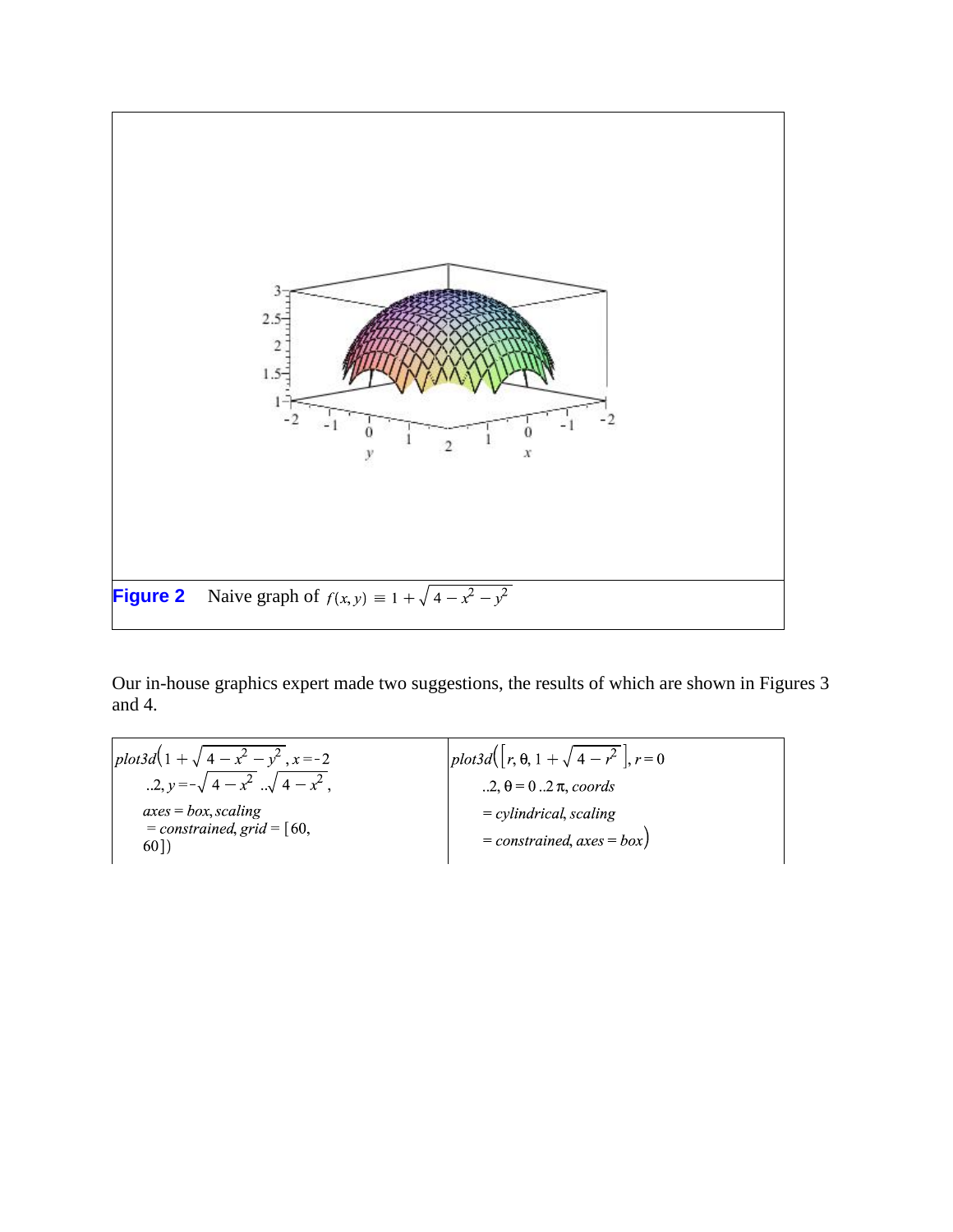

# **Gem 5**

Elementary trig provides the half-angle identity

 $\mathbf{r}$ 

$$
\sin(x) = \begin{cases} \sqrt{\frac{1 - \cos(2x)}{2}} & [2 k \pi, (2 k + 1) \pi] \\ -\sqrt{\frac{1 - \cos(2x)}{2}} & [(2 k + 1) \pi, (2 k + 2) \pi] \end{cases}
$$

Unfortunately, Maple does not have a really good implementation of either of the half-angle identities. In fact, the command

 $trigsubs(sin(x))$ 

$$
\begin{aligned}\n\left|\sin(x), -\sin(-x), 2\sin\left(\frac{1}{2}x\right)\cos\left(\frac{1}{2}x\right), \frac{1}{\csc(x)}, -\frac{1}{\csc(-x)}, \right\| \\
&\frac{2\tan\left(\frac{1}{2}x\right)}{1+\tan\left(\frac{1}{2}x\right)^2}, -\frac{1}{2}\operatorname{I}\left(e^{\operatorname{Ix}}-e^{-\operatorname{Ix}}\right)\n\end{aligned}
$$

does not list any form of the standard half-angle identities, whereas the command